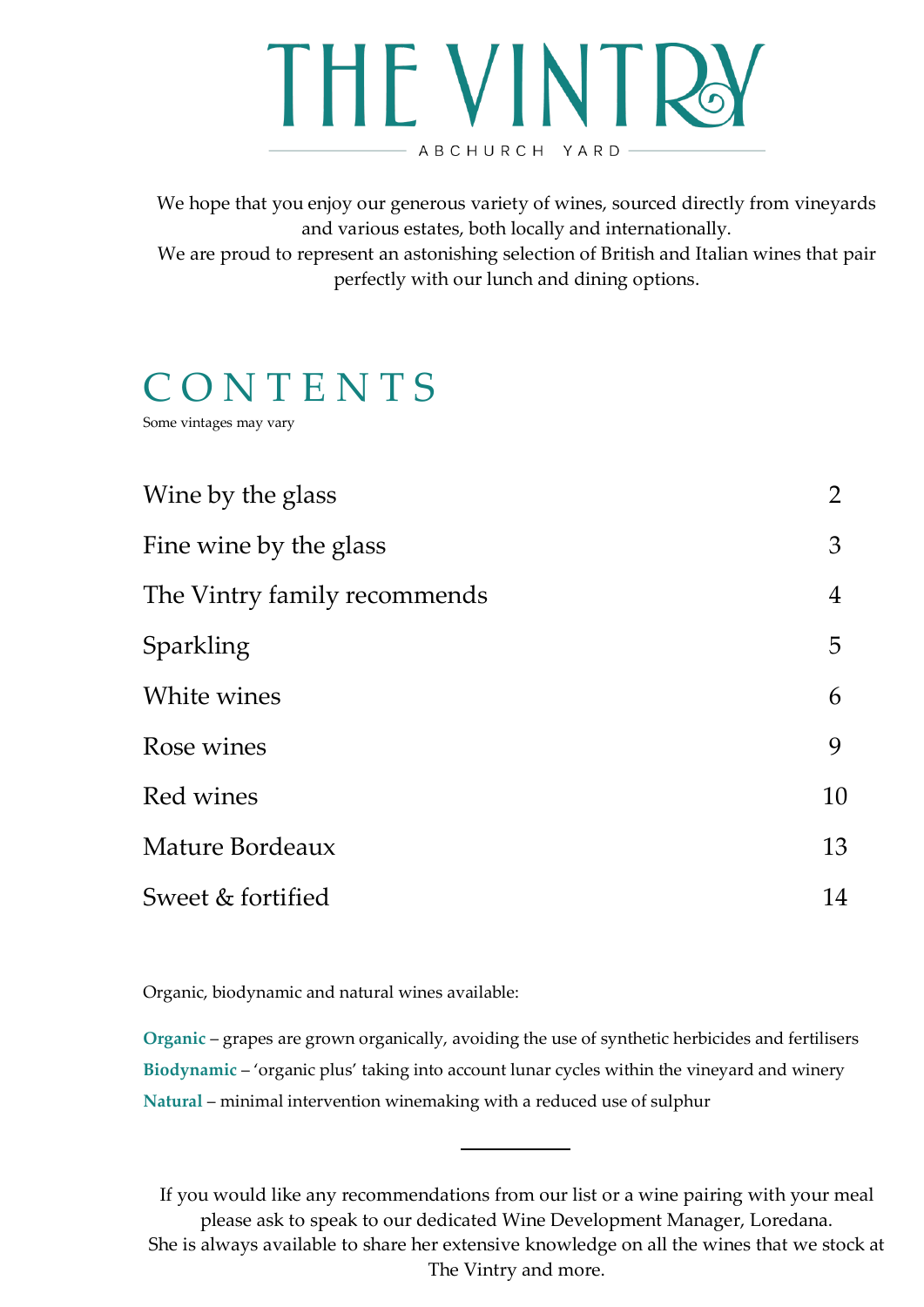## WINE BY THE GLASS

| Sparkling                                                                                                     |                        | 125ML / BOTTLE         |
|---------------------------------------------------------------------------------------------------------------|------------------------|------------------------|
| <b>Bolney Estate Bubbly Brut NV</b> West Sussex ENGLAND (vg)                                                  |                        | £9.00 / £45.00         |
| La Tordera Prosecco Brut DOC Treviso ITALY (vg) (200ml)                                                       |                        | $/$ £9.95              |
| White                                                                                                         |                        | 175ML / 250ML / BOTTLE |
| Corte Dei Mori Vermentino Sicily ITALY (vg)                                                                   |                        | £5.75 / £8.25 / £23.00 |
| <b>Capelio Chenin Blanc</b> Swartland SOUTH AFRICA                                                            | £6.00 / £8.60 / £24.00 |                        |
| <b>Les Courtines Grand Reserve Blanc</b> Gascony FRANCE (vg) $\pounds6.25$ / $\pounds8.95$ / $\pounds25.00$   |                        |                        |
| <b>Picpoul de Pinet Les Cazalets</b> Languedoc FRANCE $(vg)$ $\pm 6.50$ / $\pm 9.30$ / $\pm 26.00$            |                        |                        |
| La Capitana 'Reserve' Chardonnay Cachapoal CHILE (vg) £7.25 / £10.00 / £29.00                                 |                        |                        |
| Castello della Rosa Pinot Grigio Trentino Alto Adige ITALY  £7.25 / £10.00 / £29.00                           |                        |                        |
| <b>Lanark Lane Sauvignon Blanc</b> Marlborough NEW ZEALAND $\pounds$ 7.50 / $\pounds$ 10.25 / $\pounds$ 30.00 |                        |                        |

| Rose                                            | 175ML / 250ML / BOTTLE  |
|-------------------------------------------------|-------------------------|
| <b>Etoile de Mer Rose</b> Pays d'Oc FRANCE (vg) | £6.00 / £8.60 / £24.00  |
| <b>Chapel Down English Rose Kent ENGLAND</b>    | £7.50 / £10.25 / £30.00 |

| Red                                                    | 175ML / 250ML / BOTTLE                 |
|--------------------------------------------------------|----------------------------------------|
| Palazzo Pisano Merlot Veneto ITALY (vg)                | £5.75 / £8.25<br>£23.00<br>$\sqrt{2}$  |
| <b>Obaya Tinto Seleccion</b> Rioja SPAIN               | £8.60<br>£24.00<br>£6.00<br>$\sqrt{ }$ |
| Linteo Primitivo Apassimento Puglia ITALY (vg)         | $£6.25$ / £8.95<br>/ £25.00            |
| Les Cent Verres Pinot Noir Pays d'Oc FRANCE (vg)       | $£6.50$ / £9.30 / £26.00               |
| <b>Richland Black Shiraz New South Wales AUSTRALIA</b> | £6.75 / £9.65 / £27.00                 |
| Cruz Alta Malbec Reserve Mendoza ARGENTINA (vg)        | £10.00 / £28.00<br>£7.00<br>$\sqrt{2}$ |
| Rioja Reserva Rio del Rey Rioja SPAIN                  | £7.75 / £10.40 / £31.00                |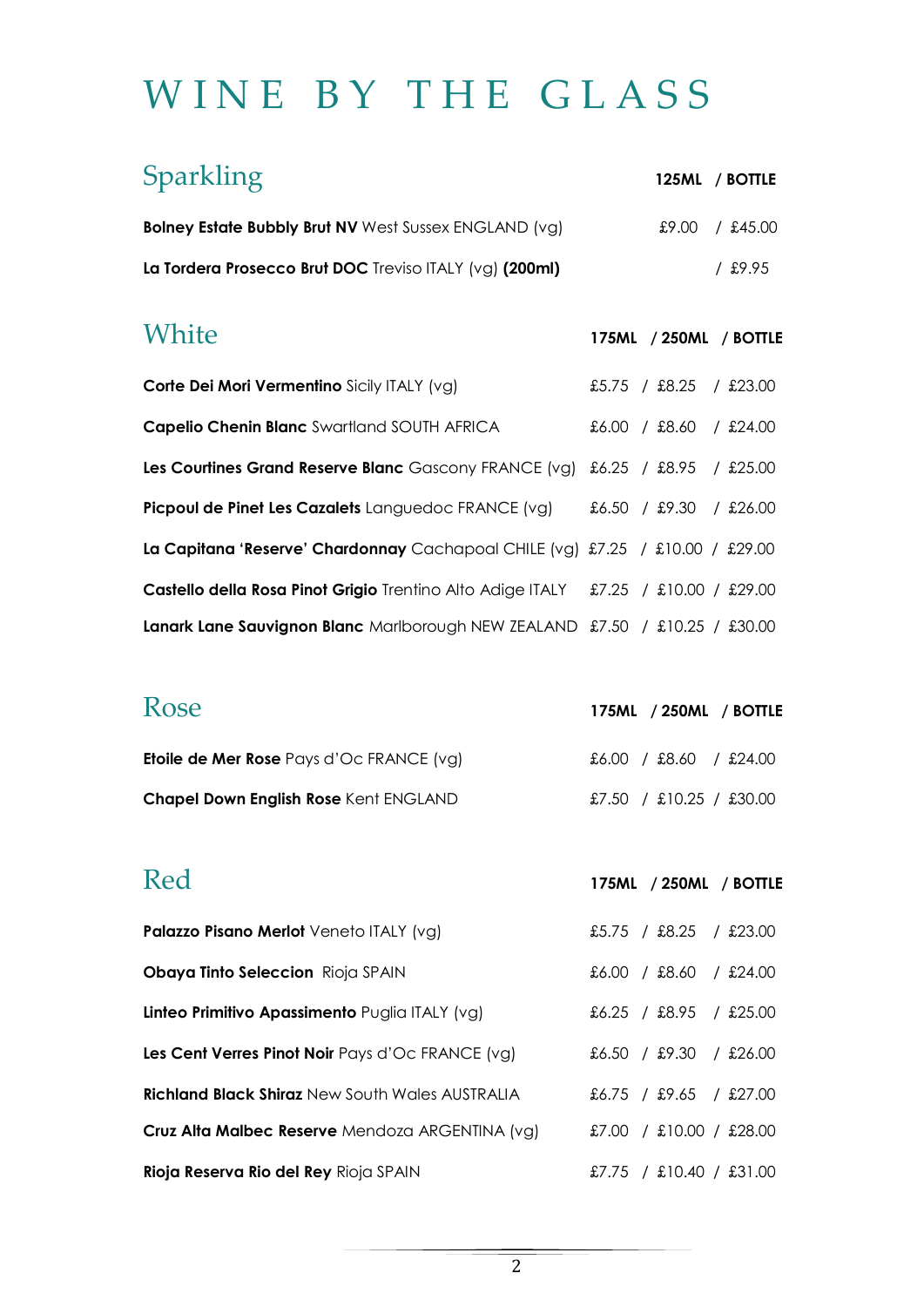### FINEWINES BY THE GLASS

A selection of premium wines available by the glass, for a limited time only via our Enomatic Machines. Our Enomatic preserve every bottle to guarantee a wine is served perfectly fresh each time. Enjoy!

#### **White**

| vvnite                                                                 |       |             |                   |               |
|------------------------------------------------------------------------|-------|-------------|-------------------|---------------|
|                                                                        | 125ml | 175ml 250ml |                   | <b>Bottle</b> |
| Gavi di Gavi Villadoria DOCG Piemonte ITALY (vg)                       | 5.40  | 7.50        | 10.25 30.00       |               |
| <b>Macon-Lugny Les Charmes Burgundy FRANCE (vg)</b>                    | 5.75  | 8.00        | 11.45 32.00       |               |
| <b>Domaine Durand Sancerre Loire FRANCE</b>                            | 6.45  | 9.00        | 12.90 36.00       |               |
| Phillip Shaw No.11 Chardonnay Orange AUSTRALIA                         | 8.95  |             | 12.50 17.90 50.00 |               |
| <b>Valde Chenin Blanc Reserve Swartland SOUTH AFRICA</b>               | 5.40  | 7.50        | 1.75              | 30.00         |
| <b>Charles Smith 'Eve' Chardonnay</b> Washington State U.S.A (vg) 6.45 |       | 9.00        | 12.90 36.00       |               |
| <b>Planeta Etna Cantina Fuedo Sicily ITALY</b>                         | 6.80  | 9.50        | 13.60 38.00       |               |
| <b>Meursault Domaine du Pavillon Burgundy France (vg)</b>              | 8.95  |             | 12.50 17.90 50.00 |               |

#### Red

|                                                               | 125ml | 175ml | 250ml | <b>Bottle</b> |
|---------------------------------------------------------------|-------|-------|-------|---------------|
| La Capitana 'Barrel Reserve' Carmenere Cachapoal CHILE        | 5.20  | 7.25  | 10.40 | 29.00         |
| Meerlust Estate Merlot/Cabernet Sauvignon Stellenbosch S.A    | 6.25  | 8.75  | 12.50 | 35.00         |
| Chianti Classico DOCG Rufina Selvapiana Tuscany ITALY         | 6.25  | 8.75  | 12.50 | 35.00         |
| Raidis Estate 'Billy' Cabernet Sauvignon Coonawarra AUSTRALIA | 8.95  | 12.50 | 17.90 | 50.00         |
|                                                               |       |       |       |               |
| <b>Dominio de Punctum Syrah</b> La Mancha SPAIN (Biodynamic)  | 5.85  | 8.15  | 11.65 | 32.50         |
| Charles Smith 'Velvet Devil' Merlot Washington State USA (vg) | 6.80  | 9.50  | 13.60 | 38.00         |
| <b>Planeta Etna Rosso Cantina Fuedo DOC Sicily ITALY</b>      | 7.70  | 10.75 | 15.40 | 43.00         |
| Medoc Chateau Potensac Left Bank, Bourdeaux FRANCE            | 11.65 | 16.25 | 23.25 | 65.00         |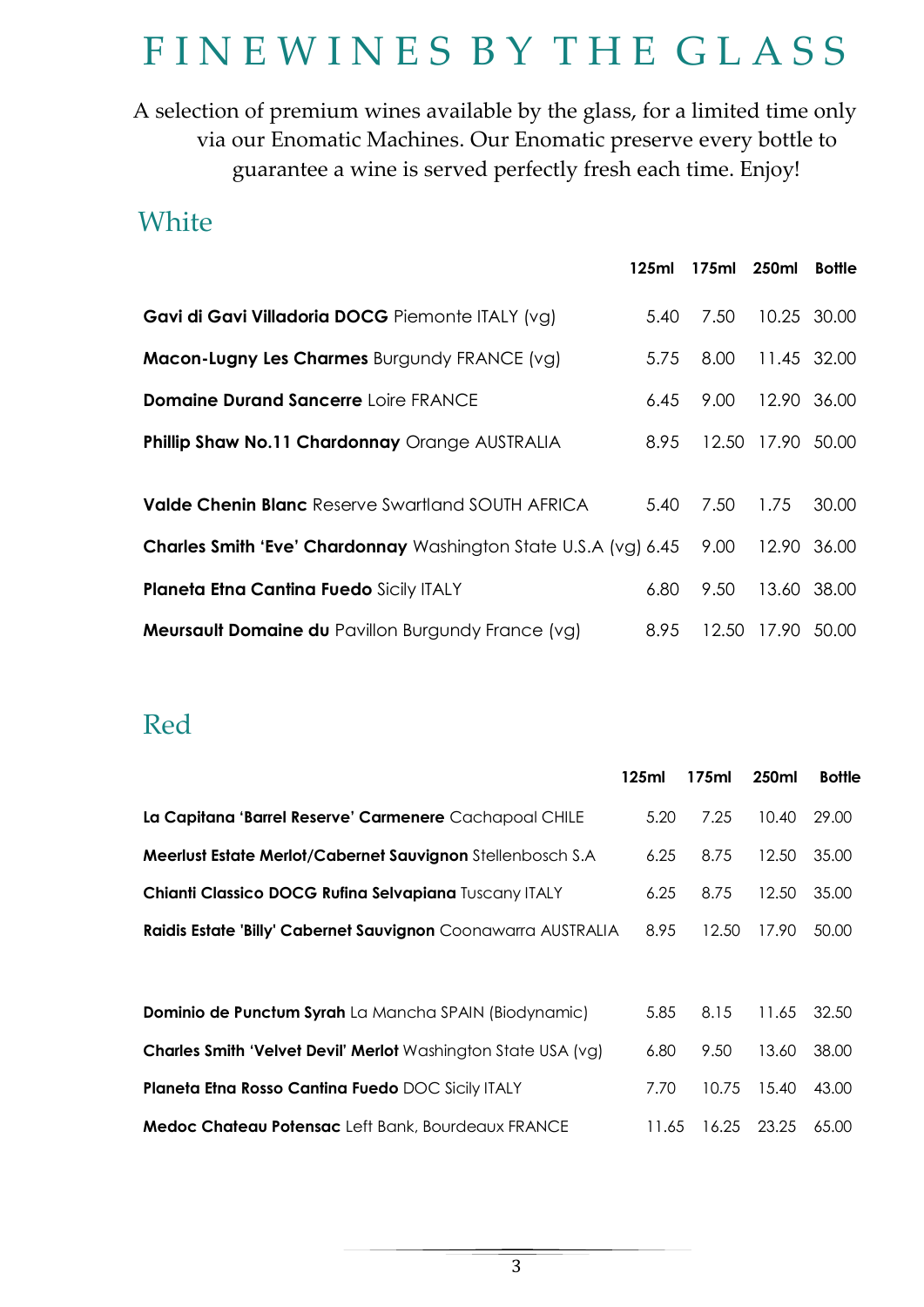# THE VINTRY FAMILY R E C O M M E N D S

A special selection of some of our favourite wines from around the world compiled by the team here at the Vintry.

Let's drink and be merry!!

| White                                                                | Vintage | $E/B$ tl |
|----------------------------------------------------------------------|---------|----------|
| <b>Fatascia Grillo</b> Sicilia ITALY                                 | 2018    | 24.00    |
| <b>Eins Zwei Dry Riesling</b> Rheingau GERMANY (vg)                  | 2018    | 33.00    |
| <b>Chapel Down Bacchus Kent ENGLAND</b>                              | 2018    | 33.00    |
| <b>Singing Gruner Veltliner Niederosterreich AUSTRIA (vg)</b>        | 2015    | 38.00    |
| Huia Sauvignon Blanc Marlborough NEW ZEALAND (Organic)               | 2016    | 47.00    |
| <b>Gundog Estate Semillon</b> Hunter Valley AUSTRALIA (Natural) (vg) | 2017    | 49.00    |
| <b>Meursault Domaine du Pavillon Burgundy France (vg)</b>            | 2016    | 75.00    |
| <b>Puligny-Montrachet Bichot Burgundy FRANCE (vg)</b>                | 2016    | 95.00    |

| Red                                                                   | Vintage | $E/B$ tl |
|-----------------------------------------------------------------------|---------|----------|
| Icaro Barbera DOC Piemonte ITALY (vg)                                 | 2016    | 25.00    |
| St Clair Syrah Hawkes Bay NEW ZEALAND                                 | 2017    | 32.00    |
| Chakana Estate Malbec Mendoza ARGENTINA (Organic) (vg)                | 2017    | 36.00    |
| <b>Chairman's Blend Mendoza ARGENTINA (vg)</b>                        | 2016    | 39.00    |
| Amarone DOCG Cesari Valpolicella ITALY                                | 2015    | 55.00    |
| Gevrey-Chambertin Bichot Burgundy FRANCE (vg)                         | 2014    | 65.00    |
| Twill Pinot Noir Oregon USA (vg)                                      | 2016    | 70.00    |
| Saint-Emilion Ch. Prieure La Marzelle Gr Cru FRANCE (Biodynamic) 2014 |         | 90.00    |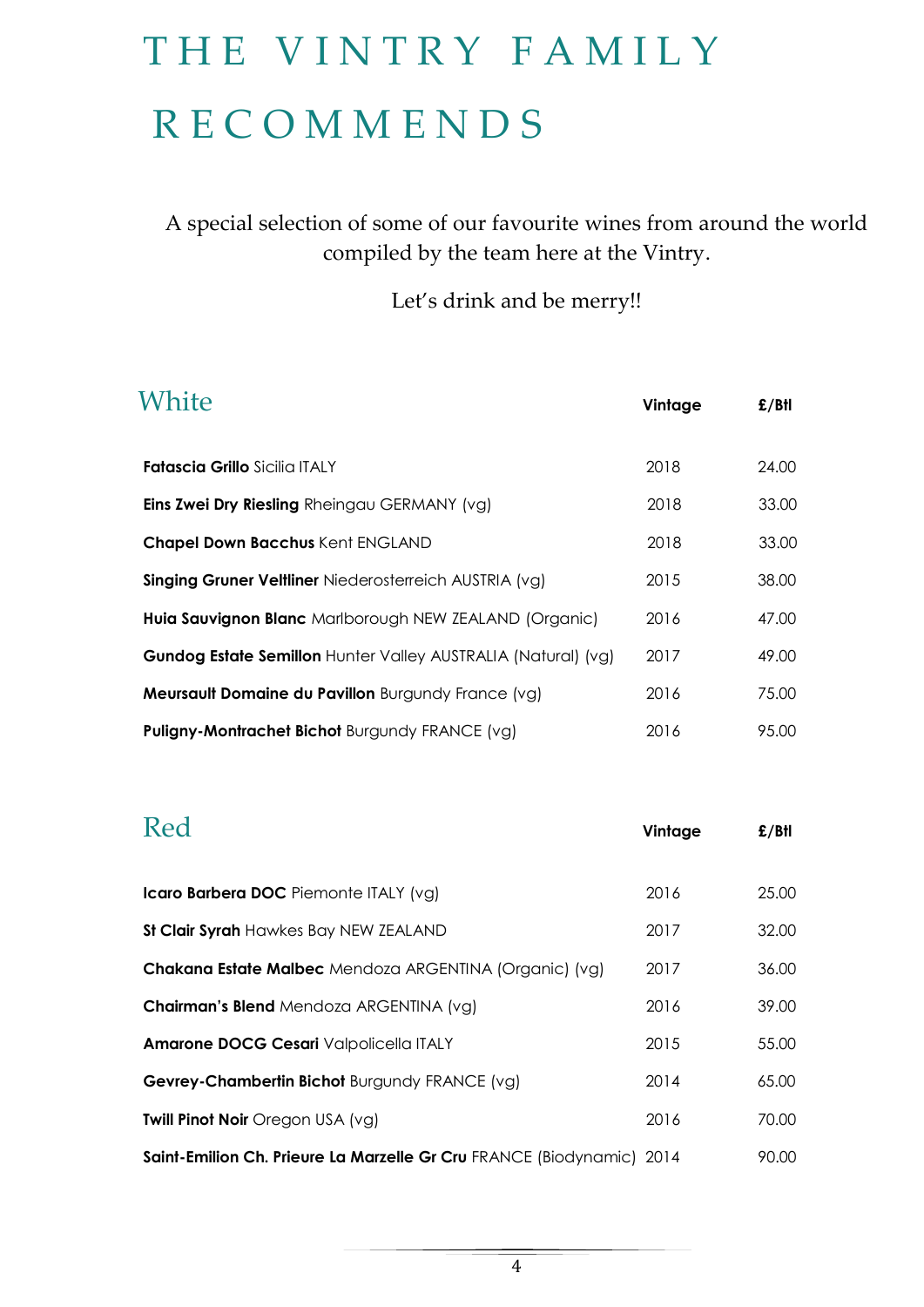# **SPARKLING**

#### Small cute ones

|                                                             | Vintage £/Btl |       |
|-------------------------------------------------------------|---------------|-------|
| La Tordera Prosecco Brut DOC Treviso ITALY $(vg)$ (200ml)   | NV.           | 995   |
| Court Garden Classic Cuvee Brut East Sussex ENGLAND (375ml) | 2014          | 25.00 |

#### Regular size ones – 750 ml

|                                                                  | Vintage £/Btl |        | 125ml |
|------------------------------------------------------------------|---------------|--------|-------|
| Gabry Rose Brut ITALY (vg)                                       | <b>NV</b>     | 29.00  |       |
| La Tordera Prosecco Saomi DOC Treviso ITALY (vg)                 | <b>NV</b>     | 30.00  |       |
| A3 Prosecco Extra Brut DOCG Asolo ITALY ('Skinny Prosecco') (vg) | <b>NV</b>     | 33.00  |       |
| La Tordera Cartizze Prosecco Superoire DOCG Cartizze ITALY (vg)  | <b>NV</b>     | 39.50  |       |
| <b>Bolney Estate Bubbly Brut</b> West Sussex ENGLAND (vg)        | <b>NV</b>     | 45.00  | 9.00  |
| Hambledon Classic Cuvee Brut Hampshire ENGLAND (vg)              | <b>NV</b>     | 50.00  |       |
| Laurent-Perrier Brut Tours-sur-Marne FRANCE (vg)                 | <b>NV</b>     | 60.00  |       |
| Veuve Clicquot Brut Reims FRANCE (vg)                            | <b>NV</b>     | 68.00  |       |
| <b>Bollinger Special Cuvee Brut Ay FRANCE</b>                    | <b>NV</b>     | 72.00  |       |
| <b>Bollinger La Grande Annee Ay FRANCE</b>                       | 2007          | 105.00 |       |
| <b>Dom Perignon</b> Epernay FRANCE (vg)                          | 2006          | 170.00 |       |
| Krug Grand Cuvee Reims FRANCE (vg)                               | <b>NV</b>     | 190.00 |       |
| Laurent-Perrier Special Cuvee Rose Tours-sur-Marne FRANCE (vg)   | NV            | 82.00  |       |

#### Big Ones

|                                                           | Vintage £/Btl |       |
|-----------------------------------------------------------|---------------|-------|
| La Tordera Saomi Prosecco DOC Treviso ITALY (vg) (Magnum) | NV.           | 58.00 |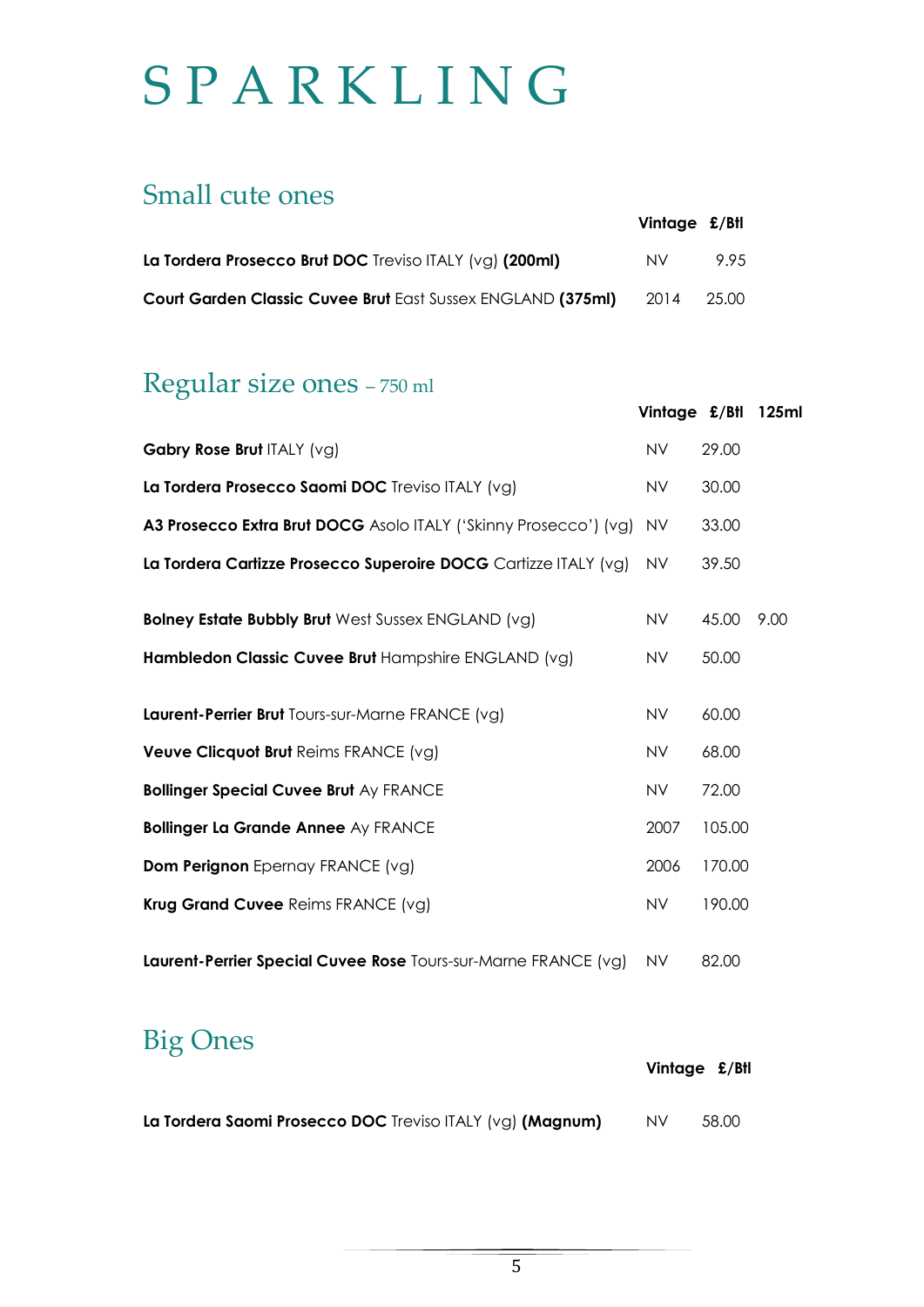# **WHITES** L I G H T & C R I S P

|                                                                  | Vintage | $E/B$ tl |
|------------------------------------------------------------------|---------|----------|
| Picpoul de Pinet Les Cazalets Languedoc FRANCE (vg)              | 2018    | 26.00    |
| Muscadet-sur-Lie Domaine de la Batardiere Loire FRANCE           | 2015    | 26.50    |
| Sauvignon de Touraine Domain Merieau Loire FRANCE                | 2016    | 28.00    |
| Jean Biecher Pinot Blanc Alsace FRANCE                           | 2015    | 30.00    |
| Chateau Penin Bordeaux Blanc Bordeaux FRANCE                     | 2017    | 32.00    |
| <b>Chablis Domaine Depaquit Burgundy FRANCE (vg)</b>             | 2016    | 38.00    |
| Chablis 1er Cru Les Lys Burgundy FRANCE (vg)                     | 2014    | 50.00    |
|                                                                  |         |          |
| <b>Ines Negra</b> Vinho Verde PORTUGAL                           | 2015    | 23.00    |
| <b>Botter Soave Veneto ITALY</b>                                 | 2016    | 23.00    |
| Piersanti Verdicchio dei Castelli di Jesi Marche ITALY           | 2017    | 23.00    |
| Fatascia Grillo DOC Sicilia ITALY                                | 2016    | 24.00    |
| Castello della Rosa Pinot Grigio Trentino Alto Adige ITALY       | 2018    | 29.00    |
|                                                                  |         |          |
| <b>Chapel Down Bacchus Kent ENGLAND</b>                          | 2017    | 33.00    |
| Eins Zwei Dry Riesling Rheingau GERMANY (vg)                     | 2018    | 33.00    |
| Laurenz V Singing Gruner Veltliner Niederosterreich AUSTRIA (vg) | 2017    | 38.50    |
|                                                                  |         |          |
| Capelio Chenin Blanc Swartland SOUTH AFRICA                      | 2018    | 24.00    |
| 'Y' Reserve Sauvignon Blanc Cachapoal CHILE                      | 2018    | 26.50    |
| Opawa Pinot Gris Marlborough NEW ZEALAND                         | 2017    | 33.00    |
| Huia Sauvignon Blanc Marlborough NEW ZEALAND (Organic)           | 2016    | 47.00    |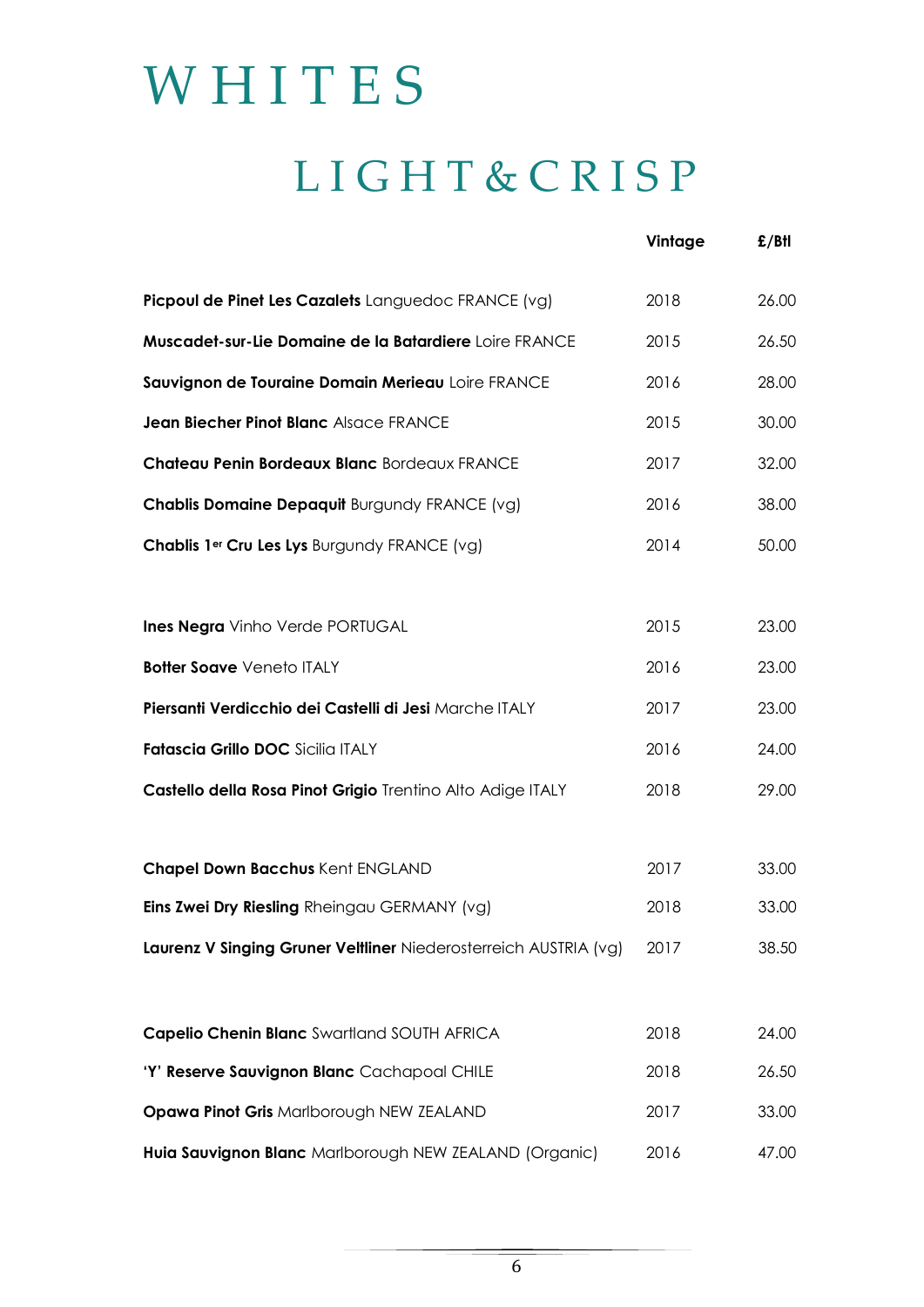# J U I C Y & A R O M A T I C

|                                                       | Vintage | $E/B$ tl |
|-------------------------------------------------------|---------|----------|
| Le Versant Viognier Pays d'Oc FRANCE                  | 2017    | 25.00    |
| Jean Biecher Riesling Alsace FRANCE                   | 2016    | 28.50    |
| Macon-Lugny Les Charmes Burgundy FRANCE               | 2016    | 30.00    |
| Sancerre Domaine Durand Loire FRANCE                  | 2017    | 36.50    |
|                                                       |         |          |
| Vega de la Reina Verdejo Rueda SPAIN                  | 2017    | 25.50    |
| Finca de Villatuerta Chivite Chardonnay Navarra SPAIN | 2017    | 29.00    |
| Pazo de Villarei Albarino Rias Baixas SPAIN           | 2016    | 32.00    |
| Treixadura Ailala Ribeiro SPAIN                       | 2017    | 32.00    |
|                                                       |         |          |
| Gavi di Gavi DOCG Villadoria Piemonte ITALY           | 2017    | 30.00    |
| Planeta Etna Cantina Fuedo Sicilia ITALY              | 2017    | 38.00    |
|                                                       |         |          |
| Bogle Winery Chenin Blanc Clarksburg U.S.A.           | 2015    | 35.00    |
| 'Eve' Chardonnay Washington State U.S.A.              | 2014    | 36.00    |
| <b>Bolney Lychgate White West Sussex ENGLAND</b>      | 2015    | 39.00    |
| Kasteelberg Chardonnay Swartland SOUTH AFRICA         | 2016    | 29.00    |
|                                                       |         |          |
| San Felipe Torrontes Mendoza ARGENTINA                | 2016    | 26.50    |
| <b>Calabria Riesling Eden Valley AUSTRALIA</b>        | 2016    | 26.00    |
| <b>Private Bin Vermentino Rivering AUSTRALIA</b>      | 2015    | 27.00    |
| Lanark Lane Sauvignon Blanc Marlborough NEW ZEALAND   | 2018    | 30.00    |
|                                                       |         |          |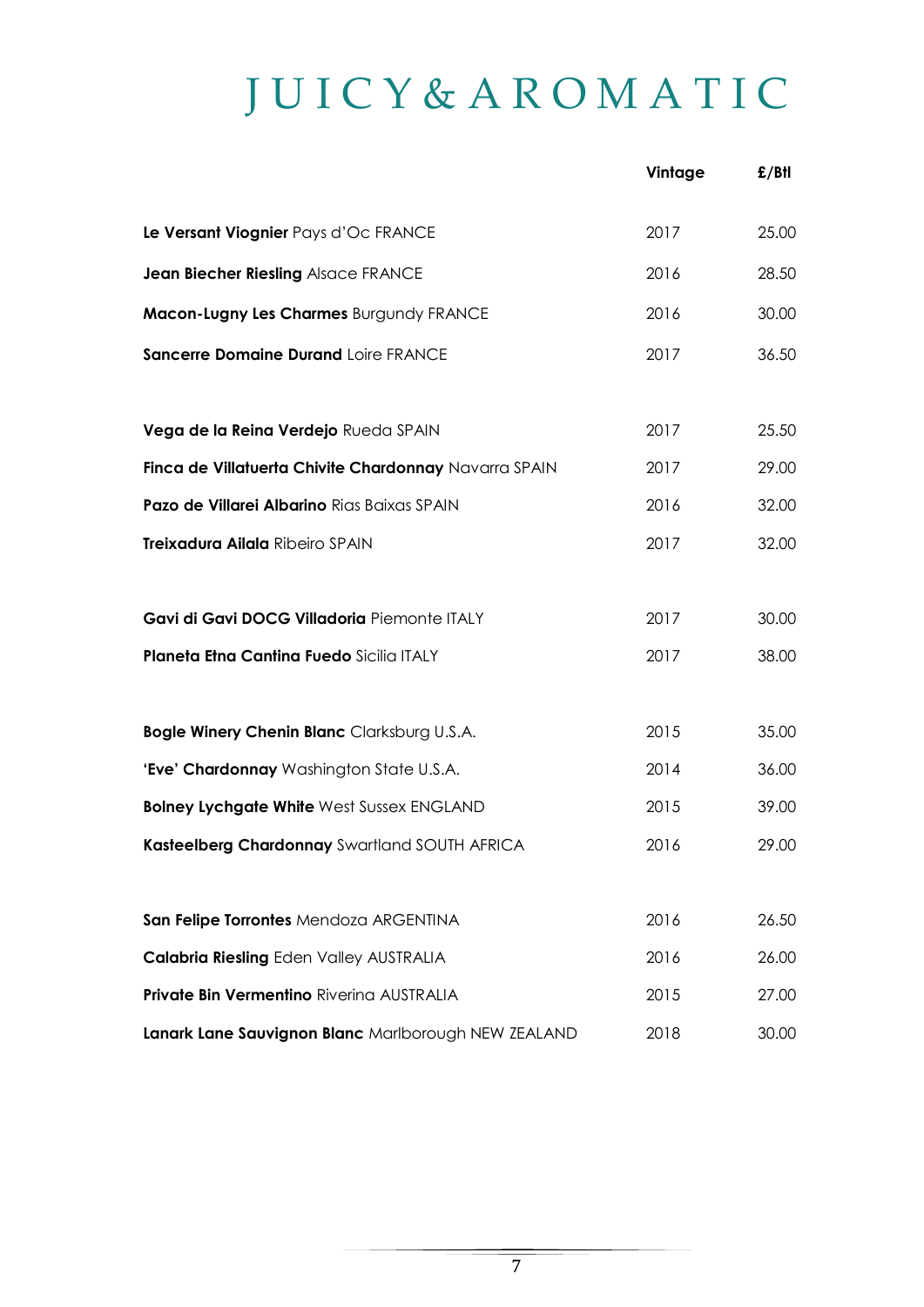### F U L L & O P U L E N T

|                                                              | Vintage | $E/B$ tl |
|--------------------------------------------------------------|---------|----------|
|                                                              |         |          |
| Saint-Veran Bichot Burgundy FRANCE (vg)                      | 2014    | 39.00    |
| Trimbach Gewurztraminer Reserve Alsace FRANCE                | 2013    | 45.00    |
| Pouilly-Fuisse Bichot Burgundy France (vg)                   | 2015    | 48.00    |
| Meursault Domaine du Pavillon Burgundy France (vg)           | 2015    | 50.00    |
| Puligny-Montrachet Bichot Burgundy FRANCE (vg)               | 2014    | 95.00    |
|                                                              |         |          |
| Valde Chenin Blanc Reserve Swartland SOUTH AFRICA            | 2018    | 30.00    |
| Columbia Valley Chardonnay Washington U.S.A.                 | 2015    | 40.00    |
| Karia Chardonnay Stag's Leap California U.S.A.               | 2015    | 75.00    |
|                                                              |         |          |
| Vasse Felix Chardonnay Margaret River AUSTRALIA              | 2015    | 38.00    |
| Gundog Estate Semillon Hunter Valley AUSTRALIA (Natural)     | 2017    | 49.00    |
| Phillip Shaw No.11 Chardonnay Orange AUSTRALIA               | 2016    | 50.00    |
|                                                              |         |          |
| La Capitana 'Barrel Reserve' Chardonnay Cachapoal CHILE (vg) | 2016    | 29.00    |
| Saint Clair Sauvignon Blanc Marlborough NEW ZEALAND          | 2017    | 33.00    |
| Nautilus Gruner Veltliner Marlborough NEW ZEALAND            | 2016    | 36.00    |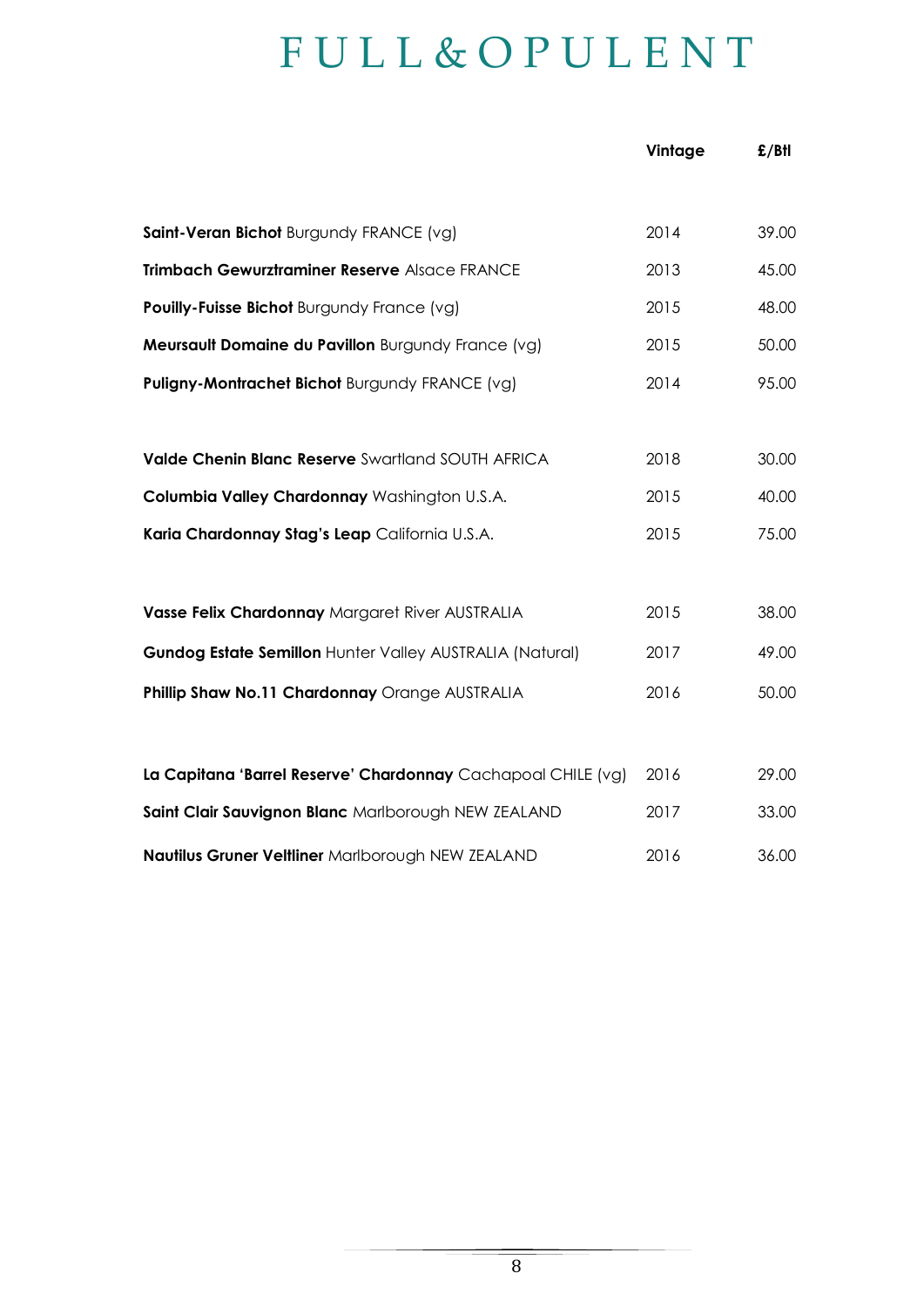# **ROSES**

## R O S E' B Y T H E G L A S S

| 175ML / 250ML / BOTTLE |  |  |
|------------------------|--|--|
|------------------------|--|--|

| <b>Etoile de Mer Rose</b> Pays d'Oc FRANCE (vg) | $6.00$ / 8.60 / 24.00 |
|-------------------------------------------------|-----------------------|
| <b>Chapel Down English Rose Kent ENGLAND</b>    | 7.50 / 10.25 / 30.00  |

### **ROSES**

|                                                  | Vintage | $E/B$ tl |
|--------------------------------------------------|---------|----------|
| <b>Trumpeter Malbec Rose Mendoza ARGENTINA</b>   | 2018    | 24.00    |
| Chateau Beaulieu Colbert Rose Provence FRANCE    | 2017    | 32.50    |
| <b>Sancerre Rose Domaine Durand Loire FRANCE</b> | 2017    | 37.00    |
| La Lomba Rosado Ramon Bilbao Navarra SPAIN       | 2017    | 38.00.   |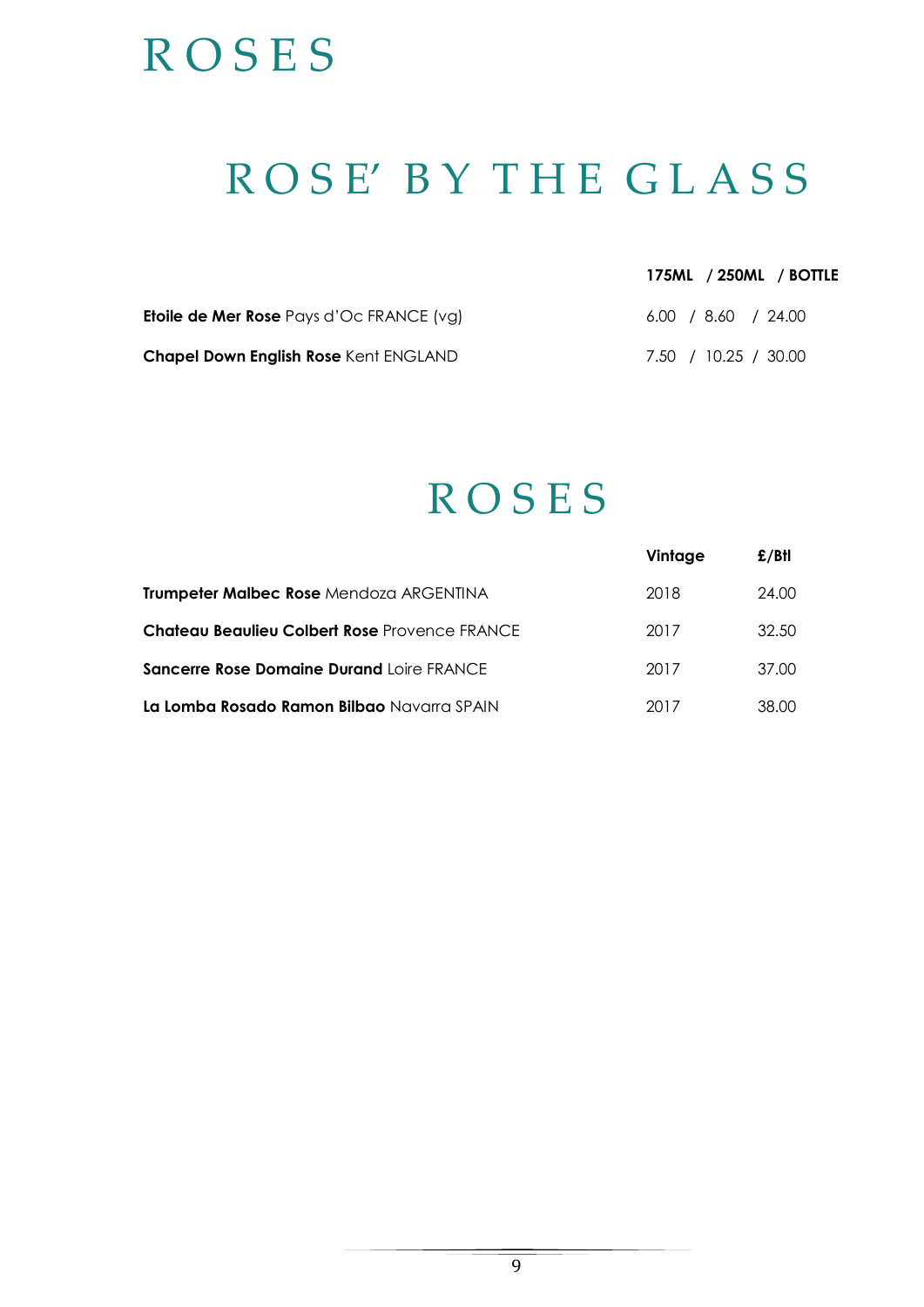# R E D S

# F R U I T Y & L I V E L Y

|                                                       | Vintage | £/Btl |
|-------------------------------------------------------|---------|-------|
| Les Cent Verres Pinot Noir Pays d'Oc FRANCE (vg)      | 2017    | 25.00 |
| <b>Beaujolais Bichot Beaujolais FRANCE</b>            | 2018    | 25.00 |
| Reserve de Marande Malbec FRANCE                      | 2018    | 25.00 |
| Momentum Solare GSM Pays d'Oc FRANCE                  | 2018    | 26.00 |
| Foncalieu Syrah/Viognier Pays d'Oc FRANCE             | 2017    | 26.00 |
| Fleurie La Madone Beaujolais FRANCE                   | 2015    | 30.00 |
| Hautes-Cotes du Nuits Bichot Burgundy FRANCE (vg)     | 2016    | 36.00 |
| <b>Bululu Garnacha SPAIN</b>                          | 2018    | 25.00 |
| Rioja Crianza Marques del Atrio Rioja SPAIN           | 2018    | 27.50 |
| Dominio de Punctum Syrah La Mancha SPAIN (Biodynamic) | 2017    | 32.50 |
| Palazzo Pisano Merlot Veneto ITALY                    | 2018    | 23.00 |
| Montepulciano d'Abruzzo Farina Abruzzo ITALY          | 2017    | 24.00 |
| Icaro Barbera DOC Piemonte ITALY                      | 2017    | 25.00 |
| Linteo Primitivo Apassimento Puglia ITALY (vg)        | 2018    | 25.00 |
| Bricco Magno Langhe Rosso DOC Piemonte ITALY          | 2016    | 28.00 |
| Cornellana Pinot Noir Cachapoal CHILE                 | 2017    | 24.50 |
| 'Y' Reserve Cabernet Sauvignon Cachapoal CHILE        | 2017    | 26.50 |
| Private Bin Nero d'Avola Riverina AUSTRALIA           | 2016    | 26.00 |
| Richland Black Shiraz New South Wales AUSTRALIA       | 2017    | 27.00 |
| Cruz Alta Malbec Reserve Mendoza ARGENTINA            | 2016    | 28.00 |
| Opawa Pinot Noir Marlborough NEW ZEALAND              | 2017    | 34.50 |
| Chakana Estate Malbec Mendoza ARGENTINA (Organic)     | 2016    | 36.00 |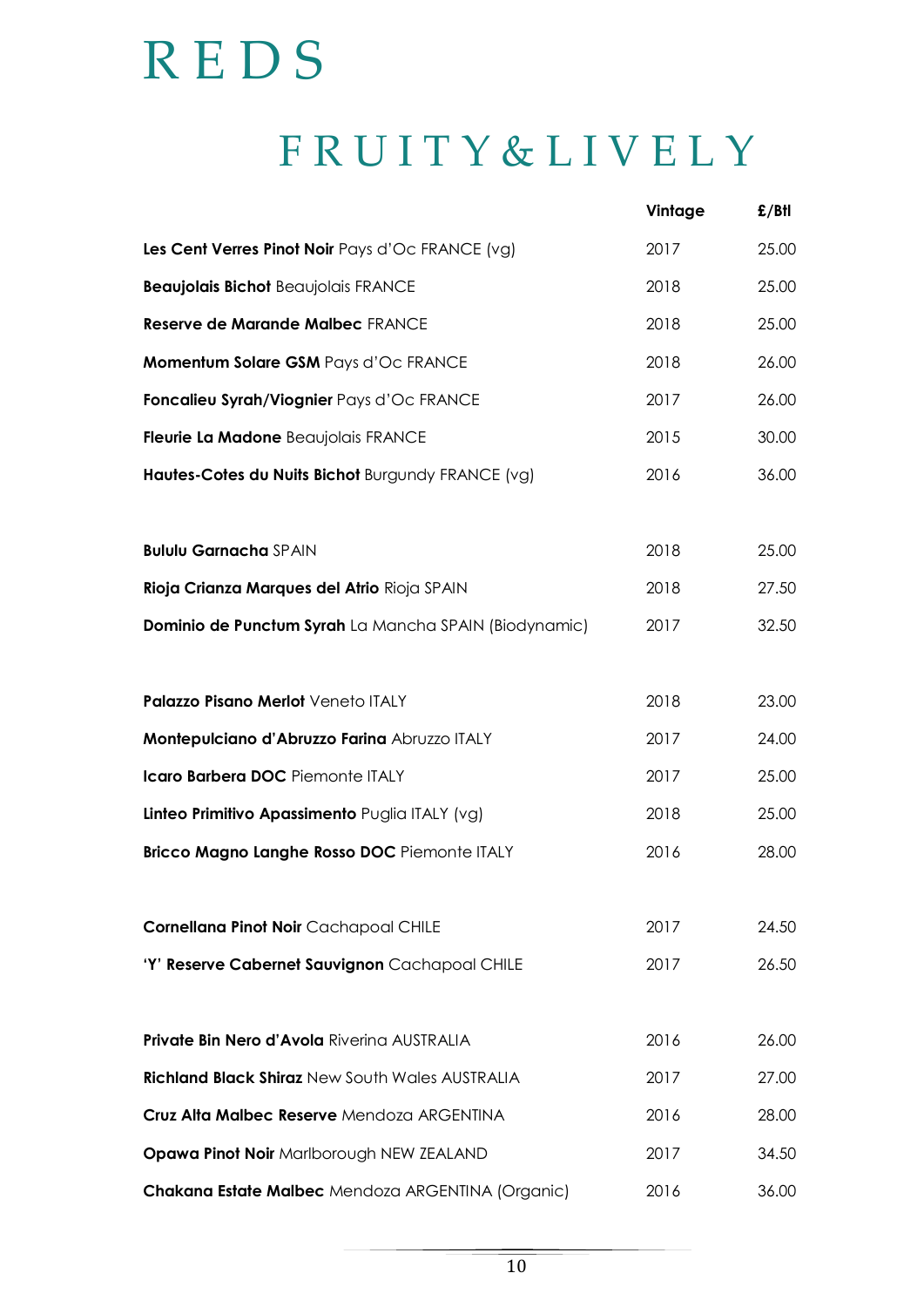# R I P E & S M O O T H

|                                                            | Vintage | $E/B$ tl |
|------------------------------------------------------------|---------|----------|
| <b>Corbieres Ch. Grand Moulin Corbieres FRANCE</b>         | 2017    | 25.00    |
| Cotes du Rhone Domaine de l'Ameillaud Rhone FRANCE         | 2014    | 29.00    |
| Ch. Ode d'Aydie Madiran Pays d'Oc FRANCE                   | 2014    | 35.00    |
| <b>Chinon Domaine Charles Joguet Loire FRANCE</b>          | 2015    | 35.50    |
| Chorey-Les-Beaune Domaine Maillard Burgundy FRANCE         | 2015    | 50.00    |
| El Ilusionista Ribera del Duero SPAIN                      | 2015    | 30.00    |
| Rio del Rey Rioja Reserva Rioja SPAIN                      | 2013    | 31.00    |
| Alfredo Arribas '4 Gotes' Portal del Priorat Priorat SPAIN | 2015    | 35.00    |
| Bricco Magno Langhe Rosso DOC Piemonte ITALY               | 2015    | 28.00    |
| Valpolicella Classico Cesari DOC Valpolicella ITALY        | 2014    | 28.00    |
| Marmora Cannonau Sardegna ITALY                            | 2014    | 28.00    |
| Mara Ripasso DOC Valpolicella ITALY                        | 2015    | 30.00    |
| Chianti Classico DOCG Rufina Selvapiana Tuscany ITALY      | 2015    | 35.00    |
| Planeta Etna Rosso DOC Sicily ITALY                        | 2015    | 43.00    |
| Barbera d'Alba Tenuta L'Illuminata Piemonte ITALY          | 2018    | 45.00    |
| <b>Bogle Vineyards Old Vine Zinfandel California USA</b>   | 2014    | 32.00    |
| 'Velvet Devil' Merlot Washington State USA                 | 2014    | 38.00    |
| Ixsir Altitudes Red Begaa Valley LEBANON                   | 2012    | 39.00    |
| Springfield 'Wholeberry' Cabernet Sauvignon Robertson SA   | 2015    | 37.50    |
| Meerlust Estate Merlot/Cabernet Sauvignon Stellenbosch S.A | 2014    | 35.00    |
| La Capitana 'Barrel Reserve' Carmenere Cachapoal CHILE     | 2013    | 29.00    |
| Cruz Alta Malbec Grand Reserve Mendoza ARGENTINA (vg)      | 2013    | 32.50    |
| Humberto Canale Cabernet Franc Patagonia ARGENTINA         | 2012    | 42.00    |
| St Clair Syrah Hawkes Bay NEW ZEALAND                      | 2016    | 32.00    |
| Mount Beautiful Pinot Noir North Canterbury NEW ZEALAND    | 2016    | 35.00    |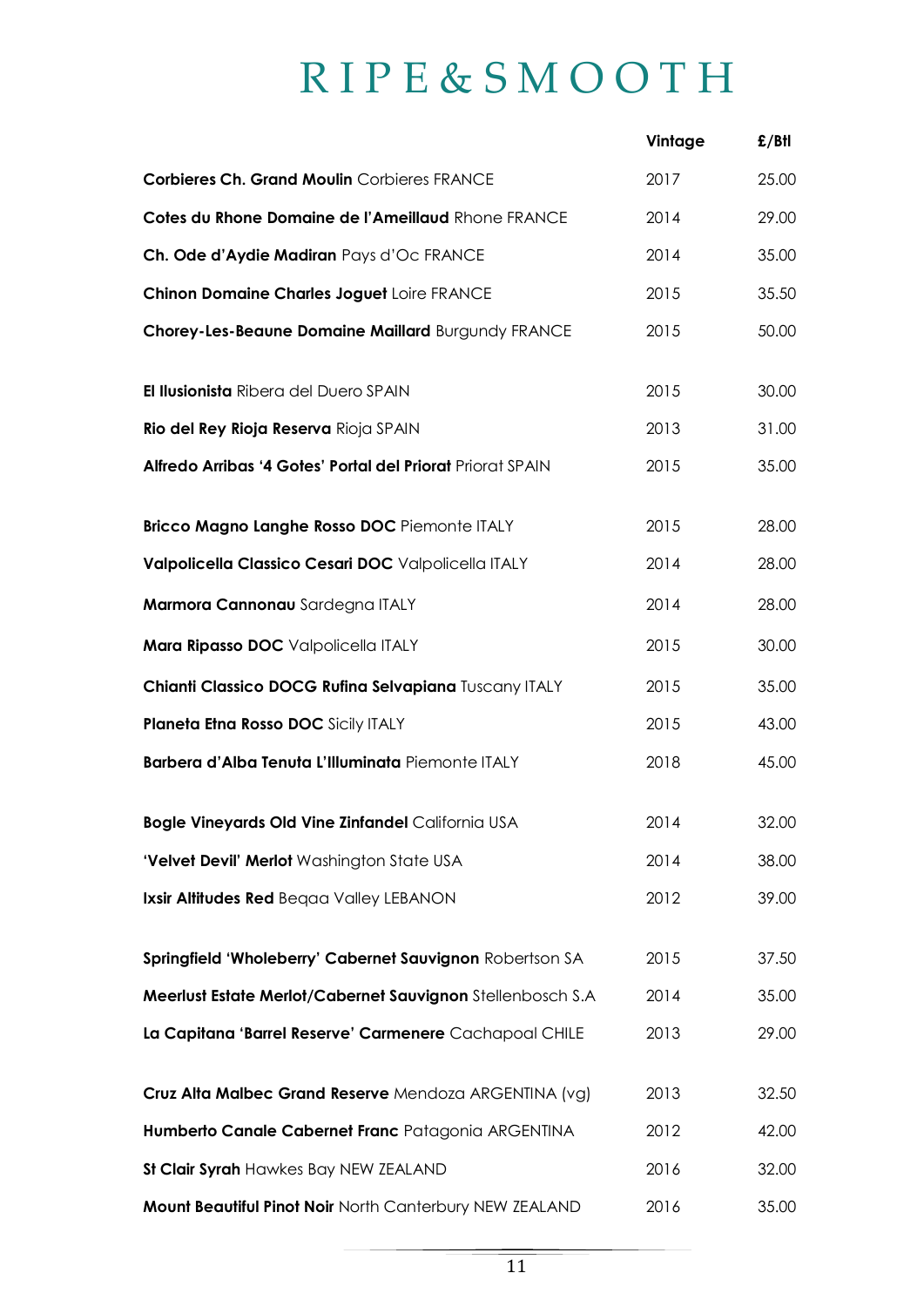# R I C H & M A T U R E

|                                                                 | Vintage | $E/B$ tl |
|-----------------------------------------------------------------|---------|----------|
| Chateauneuf-du-Pape Domaine Roger Perrin Rhone FRANCE           | 2016    | 46.50    |
| <b>Beaune Bichot Burgundy FRANCE</b>                            | 2013    | 55.00    |
| Gevrey-Chambertin Bichot Burgundy FRANCE                        | 2012    | 65.00    |
| Nuits-St-George Domaine Noellat Burgundy FRANCE                 | 2011    | 65.00    |
| Rioja Gran Reserva Arnegui Rioja SPAIN                          | 2010    | 35.00    |
| Somni Clos del Portal Alfredo Arribas Priorat SPAIN             | 2012    | 56.00    |
| Bolgheri Rosso Donna Olympia 1898 Toscana ITALY                 | 2013    | 42.00    |
| Villadoria Barolo DOCG Piemonte ITALY                           | 2012    | 50.00    |
| Amarone Classico Cesari DOCG Valpolicella ITALY                 | 2012    | 55.00    |
| Brunello di Montalcino Pianrosso Aragona Toscana ITALY          | 2008    | 65.00    |
| Chateau Musar Begaa Valley LEBANON                              | 2012    | 70.00    |
| <b>Twill Pinot Noir Willamette Valley USA</b>                   | 2014    | 70.00    |
| <b>Meerlust Rubicon Stellenbosch S.A.</b>                       | 2012    | 50.00    |
| Ken Forrester 'The Gypsy' Shiraz/Grenache Stellenbosch SA       | 2009    | 52.00    |
| Don Reca Gran Reserva Cachapoal CHILE                           | 2012    | 35.00    |
| Chairman's Blend Mendoza ARGENTINA (vg)                         | 2013    | 39.00    |
| Unanime La Mascota Cabernet Sauvignon Uco Valley ARGENTINA 2012 |         | 45.00    |
| Three Bridges Durif Riverina AUSTRALIA                          | 2015    | 35.00    |
| Vasse Felix Cabernet/Merlot Margaret River AUSTRALIA            | 2013    | 38.50    |
| Calabria Bros Shiraz Barossa Valley AUSTRALIA                   | 2013    | 39.00    |
| Raidis Estate 'Billy' Cabernet Sauvignon Coonawarra AUSTRALIA   | 2016    | 50.00    |
| <b>Unravelled Pinot Noir Central Otago NEW ZEALAND</b>          | 2016    | 50.00    |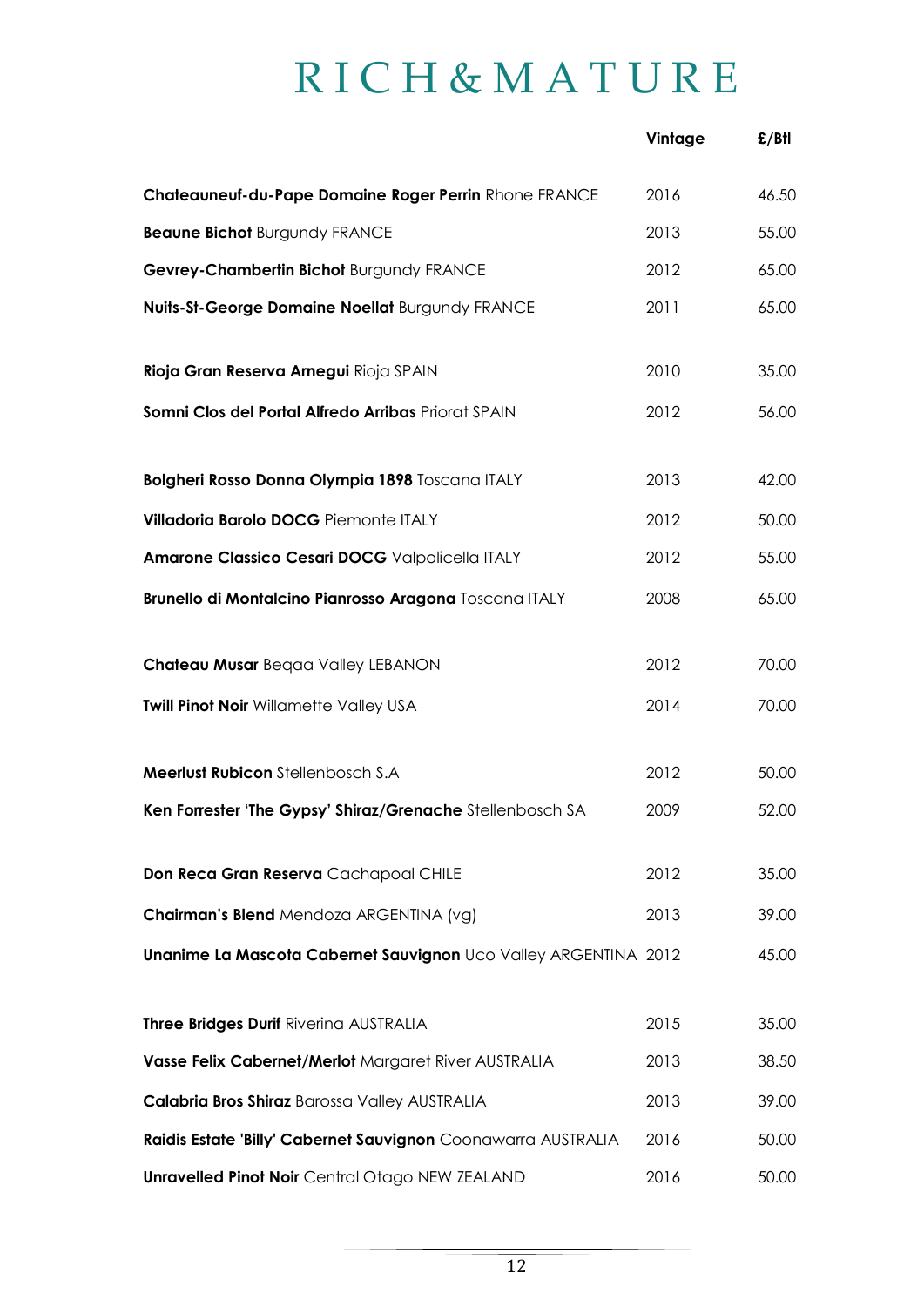# B O R D E A U X, F R A N C E

| <b>Right Bank</b>                                             | Vintage | $E/B$ tl |
|---------------------------------------------------------------|---------|----------|
| Cotes de Blaye Chateau Haut-Grelot                            | 2014    | 40.00    |
| Saint-Emilion Chateau Prieure La Marzelle Gr Cru (Biodynamic) | 2014    | 90.00    |
| Left Bank                                                     |         |          |
| Saint-Estephe Chateau Beau Site                               | 2011    | 50.00    |
| <b>Saint-Estephe Chateau Meyney</b>                           | 2009    | 62.50    |
| <b>Medoc Chateau Potensac</b>                                 | 2015    | 65.00    |
| Margaux Chateau Ferriere 3 <sup>eme</sup> Cru Classe          | 2009    | 80.00    |